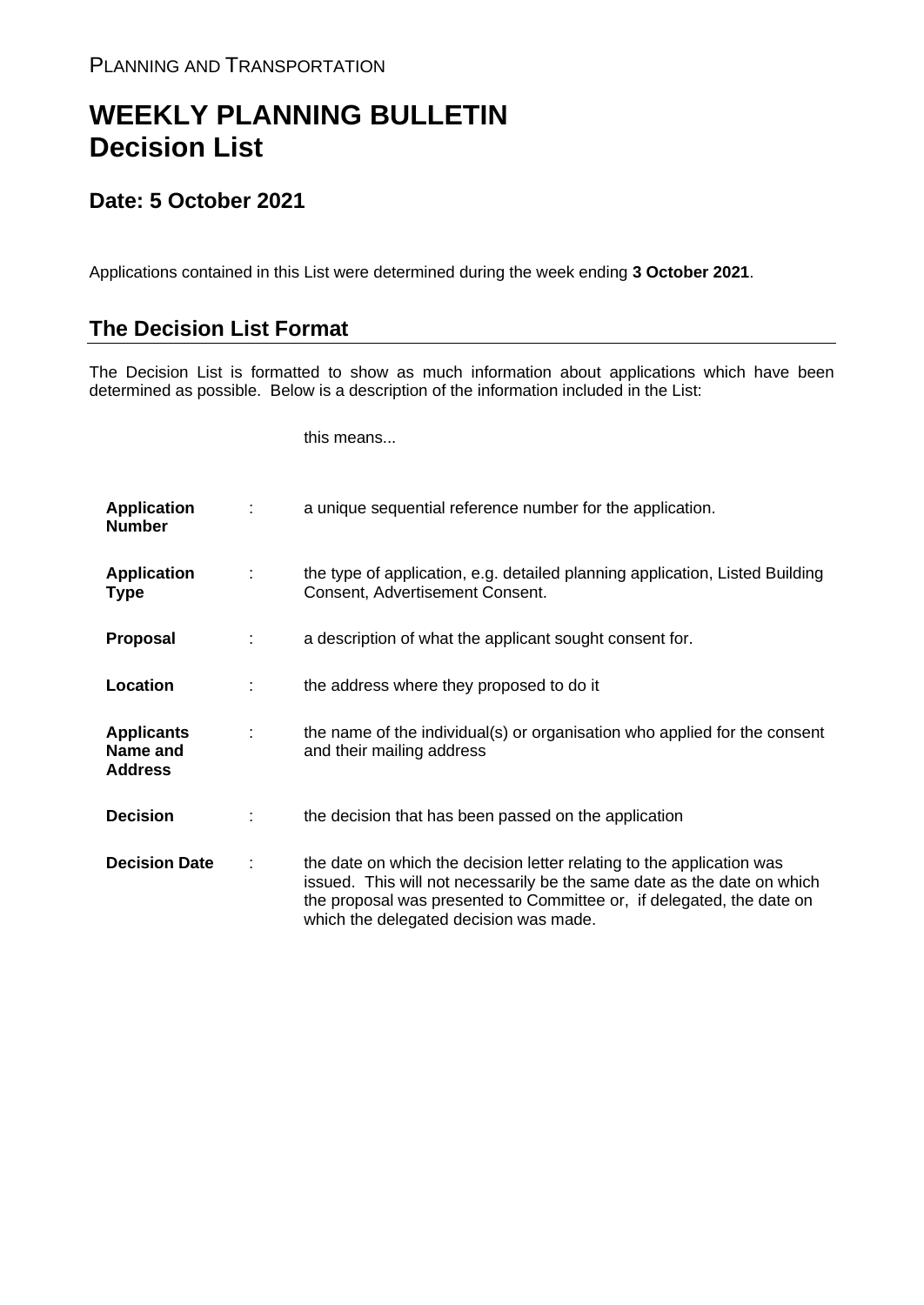| <b>Application No</b><br><b>Application Type</b><br>Proposal<br>Location<br><b>Applicant</b><br><b>Decision</b><br><b>Decision Issued</b>        | P/21/0030/FUL<br><b>Planning Permission</b><br>Erection of Outbuilding and Re-rendering of Dwellinghouse<br>M'Dina, Dunmore, Falkirk, FK2 8LY,<br>Mr Andrew Mitchell, M'Dina, Dunmore, Falkirk, FK2 8LY,<br><b>Grant Planning Permission</b><br>29 September 2021<br>View the application details                                                                                        |
|--------------------------------------------------------------------------------------------------------------------------------------------------|------------------------------------------------------------------------------------------------------------------------------------------------------------------------------------------------------------------------------------------------------------------------------------------------------------------------------------------------------------------------------------------|
| <b>Application No</b><br><b>Application Type</b><br>Proposal<br>Location<br><b>Applicant</b><br><b>Decision</b><br><b>Decision Issued</b>        | P/21/0290/FUL<br><b>Planning Permission</b><br>Formation of Outdoor Seating Area/Beer Garden, Including the Erection of<br>Fencing and Enclosures, Decking and Canopy (Retrospective)<br>The Orchard Hotel, 2 Kerse Lane, Falkirk, FK1 1RG,<br>The Orchard Hotel, Mr Stewart Crawford, 2 Kerse Lane, Falkirk, FK1 1RG,<br>Withdrawn<br>27 September 2021<br>View the application details |
| <b>Application No</b><br><b>Application Type</b><br><b>Proposal</b><br>Location<br><b>Applicant</b><br><b>Decision</b><br><b>Decision Issued</b> | P/21/0315/FUL<br>÷.<br><b>Planning Permission</b><br><b>Extension to Dwellinghouse</b><br>49 Manor Wynd, Maddiston, Falkirk, FK2 0AP,<br>Mr Allan Clark, 49 Manor Wynd, Maddiston, Falkirk, FK2 0AP,<br><b>Grant Planning Permission</b><br>27 September 2021<br>÷<br>View the application details                                                                                       |
| <b>Application No</b><br><b>Application Type</b><br><b>Proposal</b><br>Location<br><b>Applicant</b><br><b>Decision</b><br><b>Decision Issued</b> | P/21/0327/FUL<br><b>Planning Permission</b><br>Construction of Boundary Wall and Fence<br>31 Burns Avenue, Larbert, FK5 4FB,<br>Mr Chris Lamont, 31 Burns Avenue, Larbert, FK5 4FB,<br>Withdrawn<br>28 September 2021<br>View the application details                                                                                                                                    |
| <b>Application No</b><br><b>Application Type</b><br><b>Proposal</b><br>Location<br><b>Applicant</b><br><b>Decision</b><br><b>Decision Issued</b> | P/21/0418/FUL<br><b>Planning Permission</b><br><b>Extension to Dwellinghouse</b><br>1 Waddell Street, Carronshore, Falkirk, FK2 8HF,<br>Miss Ashley Shirra, 1 Waddell Street, Carronshore, Falkirk, FK2 8HF,<br><b>Grant Planning Permission</b><br>1 October 2021<br>View the application details                                                                                       |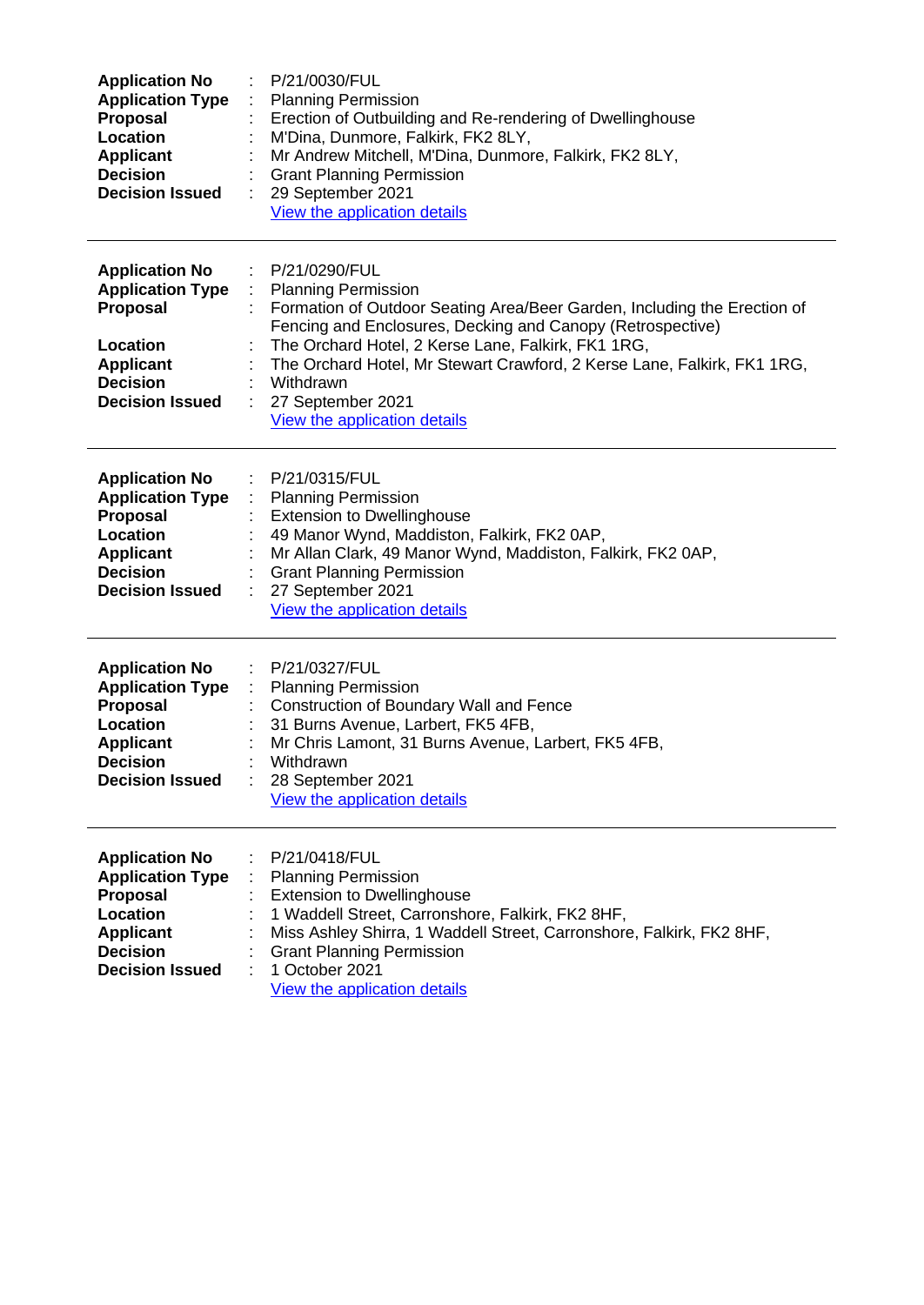| <b>Application No</b><br><b>Application Type</b><br>Proposal<br>Location<br><b>Applicant</b><br><b>Decision</b><br><b>Decision Issued</b>        | P/21/0436/FUL<br><b>Planning Permission</b><br>Alterations and Extension to Dwellinghouse and Construction of Outbuilding<br>Low Valley House, Blackness, Linlithgow, EH49 7NL,<br>Mr & Mrs Colm O'Rourke, Low Valley House, Blackness, Linlithgow, EH49 7NL,<br><b>Grant Planning Permission</b><br>1 October 2021<br>View the application details  |
|--------------------------------------------------------------------------------------------------------------------------------------------------|------------------------------------------------------------------------------------------------------------------------------------------------------------------------------------------------------------------------------------------------------------------------------------------------------------------------------------------------------|
| <b>Application No</b><br><b>Application Type</b><br><b>Proposal</b><br>Location<br><b>Applicant</b><br><b>Decision</b><br><b>Decision Issued</b> | P/21/0461/FUL<br>$\mathbb{R}^n$<br><b>Planning Permission</b><br>Alterations to Flatted Dwelling (Enlargement of Window Opening to Form Door<br>Opening)<br>6C School Brae, Bo'ness, EH51 0BX,<br>Miss Rebecca Murphy, 6C School Brae, Bo'ness, EH51 0BX,<br><b>Grant Planning Permission</b><br>1 October 2021<br>÷<br>View the application details |
| <b>Application No</b><br><b>Application Type</b><br><b>Proposal</b><br>Location<br><b>Applicant</b><br><b>Decision</b><br><b>Decision Issued</b> | P/21/0464/LBC<br><b>Listed Building Consent</b><br>Alterations and Extension to Dwellinghouse<br>Low Valley House, Blackness, Linlithgow, EH49 7NL,<br>Mr & Mrs Colm O'Rourke, Low Valley House, Blackness, Linlithgow, EH49 7NL,<br><b>Grant Listed Building Consent</b><br>1 October 2021<br>View the application details                          |
| <b>Application No</b><br><b>Application Type</b><br>Proposal<br>Location<br><b>Applicant</b><br><b>Decision</b><br><b>Decision Issued</b>        | P/21/0474/FUL<br><b>Planning Permission</b><br><b>Extension to Dwellinghouse</b><br>Roblaine, 12 Glenmore Drive, Bonnybridge, FK4 1EU,<br>Mrs Norma Dalgleish, 12 Glenmore Drive, Bonnybridge, FK4 1EU,<br><b>Grant Planning Permission</b><br>1 October 2021<br>View the application details                                                        |
| <b>Application No</b><br><b>Application Type</b><br><b>Proposal</b><br>Location<br><b>Applicant</b><br><b>Decision</b><br><b>Decision Issued</b> | P/21/0493/CPL<br>Certificate of Lawful Use - Proposed<br><b>Extension to Dwellinghouse</b><br>69 Carrongrange Gardens, Stenhousemuir, Larbert, FK5 3DU,<br>Mr & Mrs Adams, 69 Carrongrange Gardens, Stenhousemuir, Larbert, FK5 3DU,<br>Certify the Proposed Use / Dev as Lawful<br>1 October 2021<br>View the application details                   |
| <b>Application No</b><br><b>Application Type</b><br>Proposal<br>Location<br><b>Applicant</b><br><b>Decision</b><br><b>Decision Issued</b>        | P/21/0495/ADV<br><b>Advertisement Consent</b><br>Display of Non Illuminated Advertisement<br>36 High Street, Falkirk, FK1 1EU,<br>The Lonely Broomstick, Mrs Doris Lenaghen, 37 High Street, Falkirk, FK1 1EU,<br><b>Grant Advertisement Consent</b><br>29 September 2021<br>View the application details                                            |